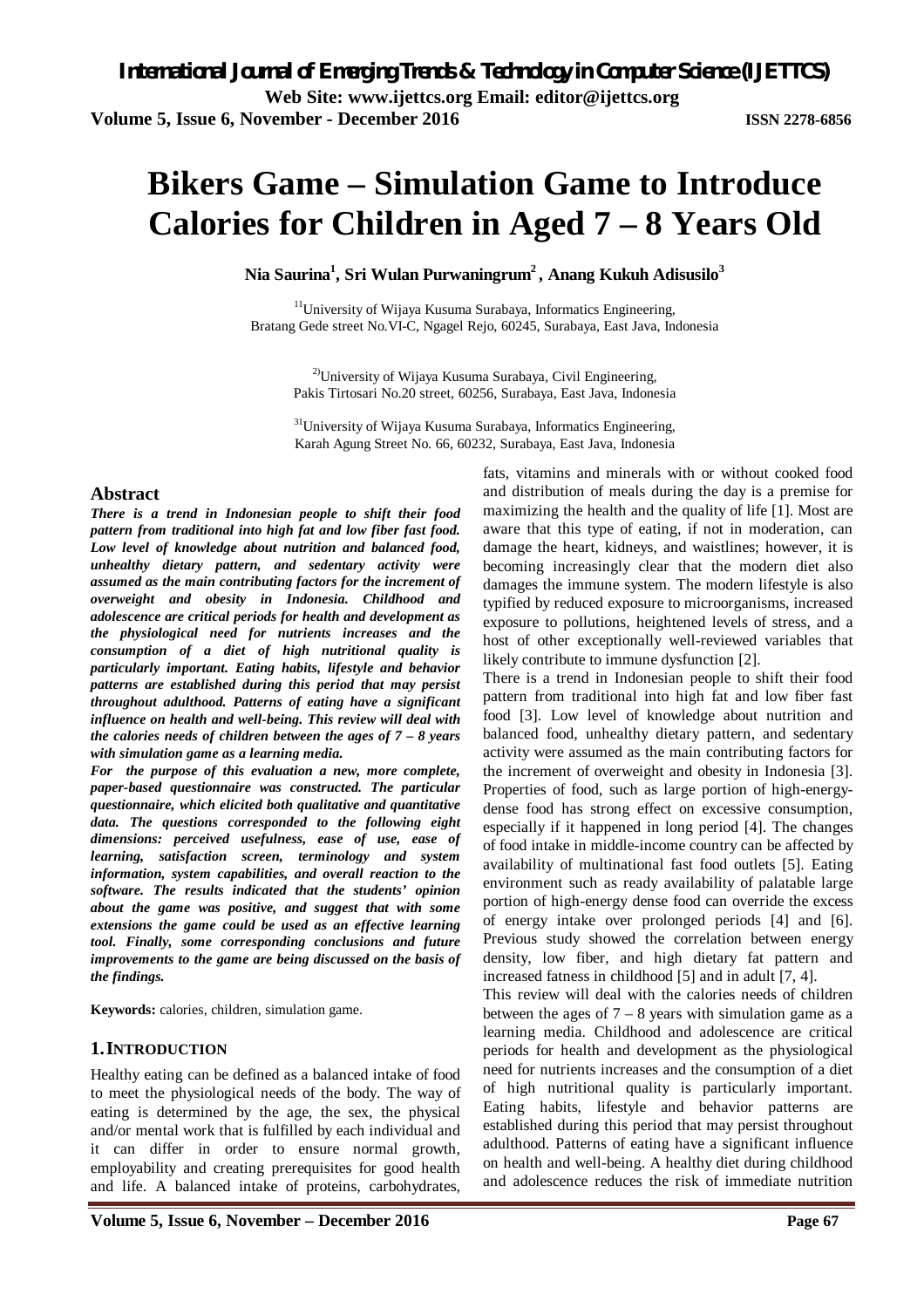*International Journal of Emerging Trends & Technology in Computer Science (IJETTCS)*

**Web Site: www.ijettcs.org Email: editor@ijettcs.org** 

# **Volume 5, Issue 6, November - December 2016 ISSN 2278-6856**

related health problems of primary concern to school children, namely obesity, dental caries and lack of physical activity.

The use of multimedia in education has significantly changed people's learning processes. Results from a number of research studies indicate that appropriately designed multimedia instruction enhances students' learning performance in science, mathematics, and literacy [8]. Previous studies indicate that computerassisted instruction (CAI) programs have important factors that can motivate, challenge, increase curiosity and control, and promote fantasy in children [9]. Despite the fact that computer and video games have the same multimedia capability as CAI programs, their potential learning impact is often discounted by parents and educators.

## **2.LITERATURE REVIEW**

### **2.1 Simulation Game**

In recent years many managers, educators, and other practitioners have turned to the study of simulations and games in education [10, 11]. Also in academia simulations and games in education are a hot topic [12, 13, 14, 15]. Contemporary studies on games and education use a variety of definitions: education games, serious games [16, 17]. digital game based learning [11], or applied games [18]. Simulations historically refer to both management/business simulations, and computer simulations [10]. In general, simulations are models that express complex real-world systems. A simulation is used to analyze specific systems, develop mental models in learners, or research artificial environments [19]. A difference between games and simulations is intent: 'the intent of games and simulation games is to engage players in a fun and entertaining experience, while the intent of simulators is to train and develop the skills of its operators [19]. The following definition of simulation games can be found in publications on management:

"A simulation game is an experiment conducted on a simulation model with a number of participants playing roles provided for in the game scenario. Participants are expected to make decisions, assess their consequences and formulate guidelines for making decisions in future periods" [19].

"A simulation game is a kind of a simulation model consisting of people (at least one person) playing roles that allow them to influence the remaining part of the model and get themselves familiar, at least partly, with its condition, whereas they choose freely some of the influences in each role" [10].

# **2.2 Gaming and Health**

Research relating gaming to health has involved using various gaming mechanics to improve user interaction and engagement in monitoring and improving their health. One method found to educate people on nutrition is to allow them to challenge each other based on nutrition facts in a casual social game setting [20]. The advantage of casual social games is the ability to spur on critical thinking outside of gameplay and although the game simplistic in nature, it shows the notion of competition is a key driver that can be utilized to encourage continuous usage. Building on the notion of casual social gaming, daily healthy water intake is shown to increase by using a visual representation of the need to drink water in the form of a withering tree [21]. How healthy your tree is dependent on the amount of water consumed and results show improvement with the visual aid both with and without other players. This suggests the power of a visual representation to something normally that cannot be seen such as the need for water. Although we may know we need to drink water and we may feel thirsty, a visual cue and an external need (to save the tree from withering) is a stronger motivational tool that can push us to perform actions. This concept is fully developed and tested through a virtual-pet based game targeted at a younger audience [22]. In those application, data entry is performed through images and users will receive feedback on a 2 to 2-point scale with comments narrated by the pet. It was found that during the trial, "children playing the game ate a healthy breakfast 52 percent of the time; kids who didn't play it ate a healthy breakfast approximately only 20 percent of the time". Furthermore, both positive and negative feedback from the pet invokes a responsive action suggesting that the motivational ability of the game comes from the emotional connection with the pet and the ability to see the effects of their actions on the pet. The gaming mechanic from this study was similar to the initial proposal for Food Fight which also revolves around the concepts of virtual pets. However, the applications created for academic studies were not designed for prolonged use and thus did not consider user retention. For Food Fight, we proposed to incorporate further gaming elements such as competition in the form of challenges for the virtual pet to complete against friends.

The Food Fight prototype is essentially a social food journaling application with health feedback provided to the user. A user account is created when the user first signs up and information such as their height and weight are recorded and used to calculate their progress. Each user has a specific measurable goal they wish to attain and the app helps to track their weekly changes. The functionality of the application can be divided into four sections: profile, journal, advice and network. In the profile section, the user is able to view their own profile and make changes to what can be publicly seen by other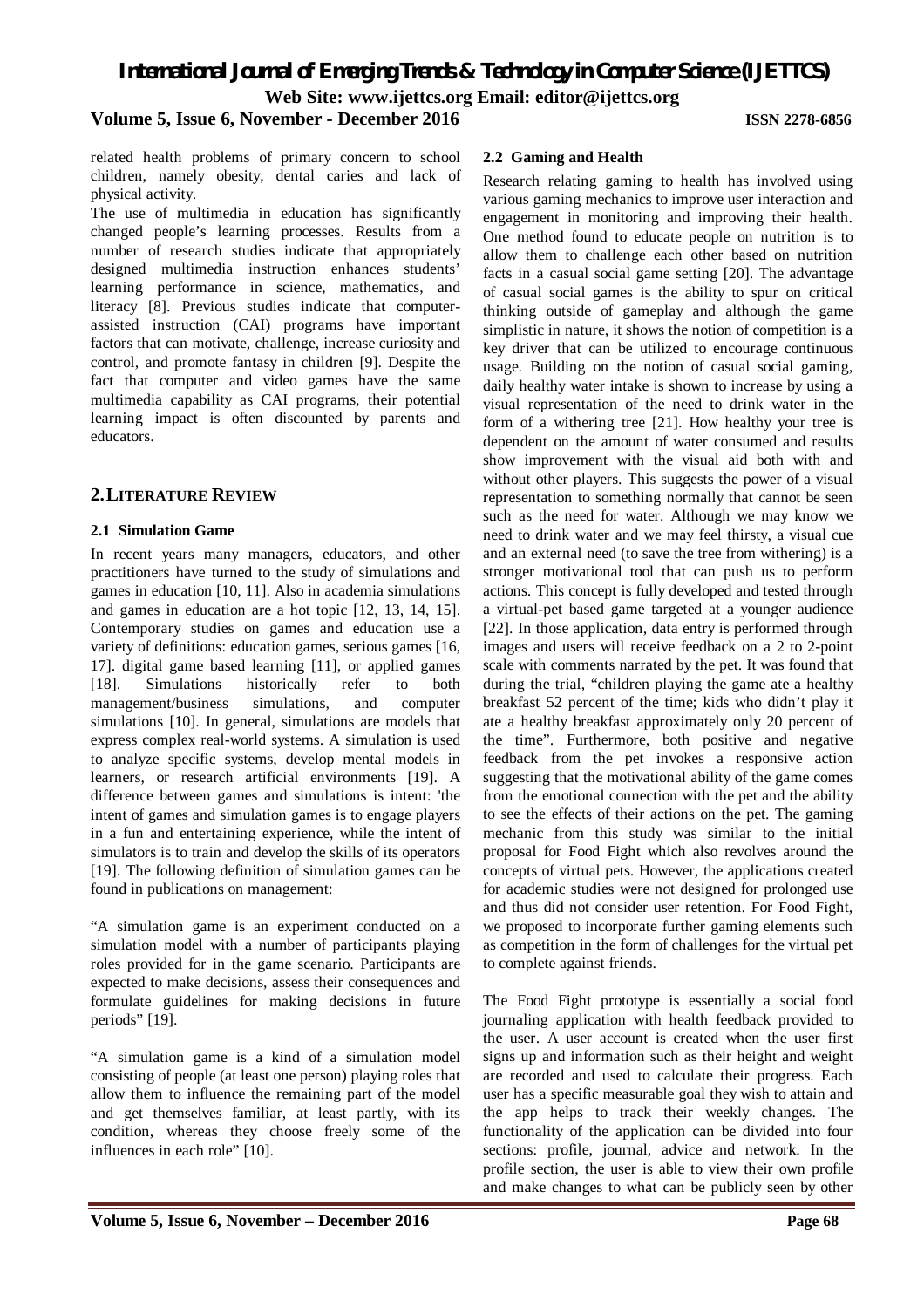# *International Journal of Emerging Trends & Technology in Computer Science (IJETTCS)* **Web Site: www.ijettcs.org Email: editor@ijettcs.org**

# **Volume 5, Issue 6, November - December 2016 ISSN 2278-6856**

users of Food Fight. In addition, they are able to see their goal, the type of plan they are on and their most commonly entered foods. The journal section enables users to take photos and tag foods. These become meal entries which are stored on the Food Fight server. Each meal entry can consist of a photo and several tagged foods chosen from the food database we have created. Also recorded is the time of the entry and the user is thus able to view their previous entries in a chronological order, which provides a visual way of seeing exactly what they ate in the past week [23].

Exergames combine exercising with game play by requiring the users to perform some kind of physical activity (and exercise) in order to score points in the game. Exergames uses a custom designed Exercising Pad (called ExerPad) in order to track the user's physical movement, and then automatically updates the corresponding game character's position on the screen. The ExerPad contains different shaped images, which are captured from the smartphone inbuilt camera, and are automatically detected by our shape detection algorithm. We also use the smartphone inbuilt accelerometer and gyroscope to detect other physical movements from the user such as jumping, turning etc. The experimental results show that the proposed mobile exergames helps its users to burn calories and have fun at the same time [24].

# **2.3 Calories Needed for Children**

Children aged 7-10 years old need lots of energy and nutrients because they're still growing. The amount of energy that food and drink contains is measured in both kilojoules (kJ) and kilocalories (kcal) and is commonly referred to as calories. A healthy balanced diet for children aged 7-10 should include:

- at least five portions of a variety of fruit and vegetables every day
- meals based on starchy foods, such as potatoes, bread, pasta and rice (choose wholegrain varieties when possible)
- some milk and dairy products (choose low-fat options where you can)
- some foods that are good sources of protein, such as meat, fish, eggs, beans and lentils

School-age (7-8 years) children need about 1.200 to 1.400 calories per day for boys and girls, if they not do sport in a day or in category Not Active. In category Somewhat Active if they do sport 15-30 minutes in a day, so that boys and girls need 1.400 – 1.600 calories. In category Very Active if they do sport more than 30 minutes in a day, so that boys need  $1.600 - 2.00$  calories and girls need 1.400 – 1.600 calories, detail of calories needed each day for boys and girl can be seen in Table 1 for boys and Man,

and calories needed each day for girls and women can be seen in Table 2.

| Table 1. Calories Needed Each Day for Boys |
|--------------------------------------------|
| and Man $[25]$                             |

| Age                | <b>Not Active</b>    | <b>Somewhat Active</b> | <b>Very Active</b>   |  |
|--------------------|----------------------|------------------------|----------------------|--|
| 2-3 years          | 1,000-1,200 calories | 1,000-1,400 calories   | 1.000-1.400 calories |  |
| 4-8 years          | 1.200-1.400 calories | 1,400-1,600 calories   | 1,600-2,000 calories |  |
| 9-13 years         | 1,600-2,000 calories | 1,800-2,200 calories   | 2,000-2,600 calories |  |
| 14-18 years        | 2.000-2.400 calories | 2.400-2.800 calories   | 2,800-3,200 calories |  |
| 19-30 years        | 2.400-2.600 calories | 2,600-2,800 calories   | 3,000 calories       |  |
| 31-50 years        | 2,200-2,400 calories | 2,400-2,600 calories   | 2,800-3,000 calories |  |
| 51 years and older | 2.000-2.200 calories | 2.200-2.400 calories   | 2,400-2,800 calories |  |
|                    |                      |                        |                      |  |

| Table 2. Calories Needed Each Day for Girls |
|---------------------------------------------|
| and Women [25]                              |

| Age                | <b>Not Active</b>    | <b>Somewhat Active</b> | <b>Very Active</b>   |
|--------------------|----------------------|------------------------|----------------------|
| 2-3 years          | 1,000 calories       | 1,000-1,200 calories   | 1,000-1,400 calories |
| 4-8 years          | 1.200-1.400 calories | 1.400-1.600 calories   | 1.400-1.800 calories |
| 9-13 years         | 1,400-1,600 calories | 1,600-2,000 calories   | 1,800-2,200 calories |
| 14-18 years        | 1,800 calories       | 2,000 calories         | 2,400 calories       |
| 19-30 years        | 1.800-2.000 calories | 2,000-2,200 calories   | 2.400 calories       |
| 31-50 years        | 1,800 calories       | 2,000 calories         | 2,200 calories       |
| 51 years and older | 1,600 calories       | 1,800 calories         | 2.000-2.200 calories |

# **3.METHODOLOGY**

Nutrition is an important part of the health of all children. It's especially important for children getting cancer treatment to get the nutrients they need. Eating the right kinds of foods before, during, and after treatment can help a child feel better and stay stronger. There are many favorite foods for Indonesian children that consumed in their daily life.

Table 3. Calories Resource from Children's Favorite

| Kind of     | Kind of   | Kind of       | Kind of          |
|-------------|-----------|---------------|------------------|
| food        | drink     | Fruit         | <b>Vegetable</b> |
| Instant     | Chocolate | <b>Blewah</b> | Spinach,         |
| noodle      | Milk      | Melon         | cooked           |
| Fried       | Orange    | Banana        | Fried corn       |
| rice        | Juice     | (pisang mas)  |                  |
| Fried       | Tea with  | Apple, dried  | Potato cutlet.   |
| chicken     | Sugar     |               | deep fried       |
| wing        |           |               |                  |
| with skin   |           |               |                  |
| <b>Beef</b> | Naga      | Grape, red,   | Carrots, baby,   |
| meathall    | Fruit     | raw           | raw              |
| S           | Juice     |               |                  |
| Soto        | Water     | Pear          | <b>Broccoli</b>  |
| Avam        |           |               |                  |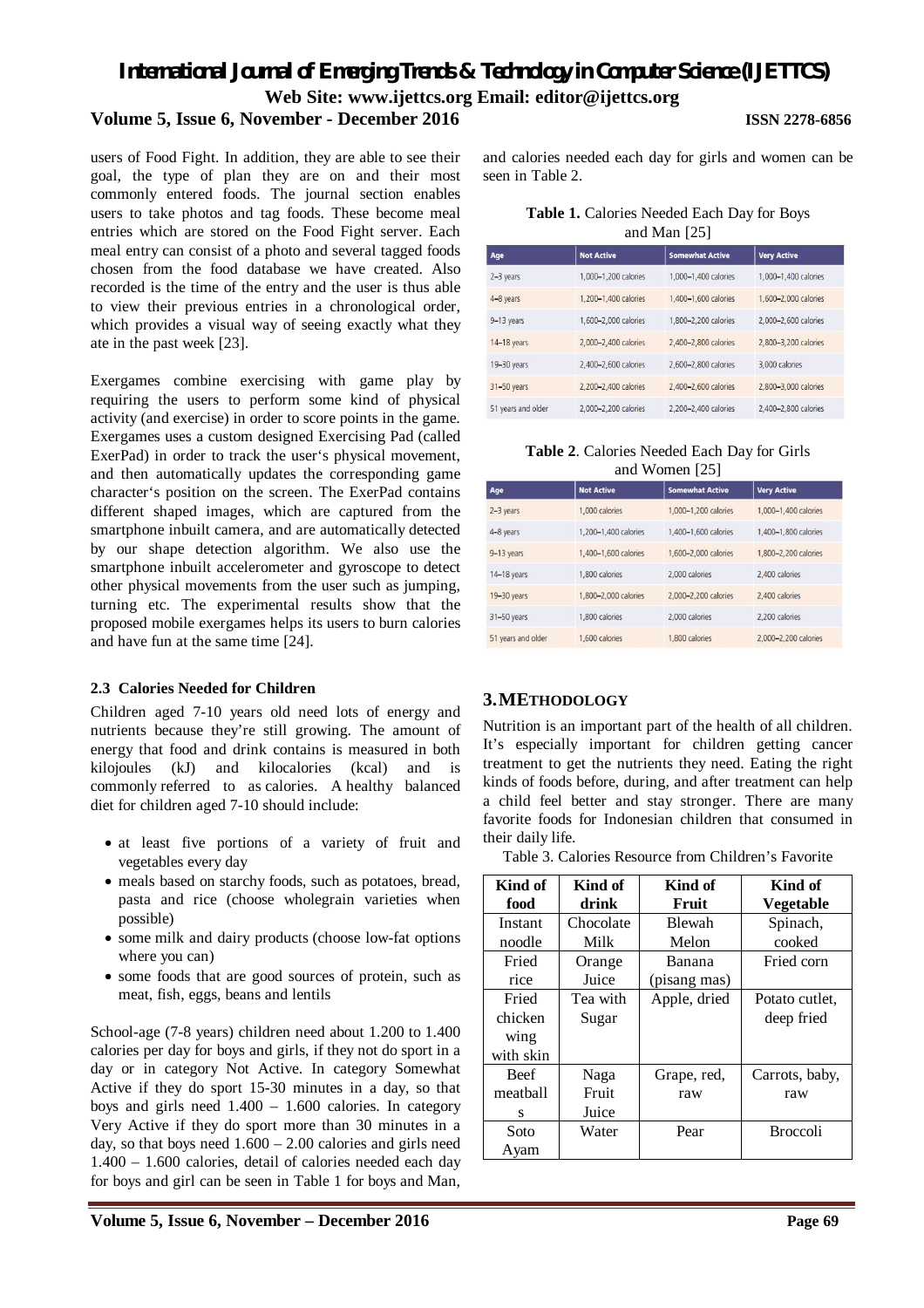# *International Journal of Emerging Trends & Technology in Computer Science (IJETTCS)*

**Web Site: www.ijettcs.org Email: editor@ijettcs.org** 

# **Volume 5, Issue 6, November - December 2016 ISSN 2278-6856**

In Table 3 show resource calories that obtained from interview from student in Elementary School Dukuh Kupang V Surabaya, East Java, Indonesia, as participation. The number of participation in this research was 22 children in aged  $7 - 8$  years old. From this interview research show 20 of item in each kind of food, drink, fruit and vegetable. Those 20 calories resource was pick top five, which is the most favorite calories resource that consumed participation. Those calories resource consist of food, drink, fruit and vegetable. Kind of favorite food which is instant noodle, fried rice, fried chicken, meatballs and Soto Ayam. Kind of favorite drink which is chocolate milk, orange juice, tea with sugar, Naga Gruit Juice and water. Kind of favorite fruit which is blewah melon, banana (Pisang mas), apple, grape and pear. Kind of favorite vegetables which is spinach, corn, potato, carrots and broccoli.

**Table 4.** Total Calories

| <b>Calories</b> | Calori   | Fat            | Carbohydrate   | Protein          |
|-----------------|----------|----------------|----------------|------------------|
| <b>Resource</b> | $e^*$    | $^*)$          |                | *)               |
| Instant         | 219      | 3,3 g          | 40,02 g        | 7,22             |
| noodle          | calories |                |                |                  |
| Fried rice      | 333      | 12,3           | 41,7 g         | $12,47$ g        |
|                 | calories | 4g             |                |                  |
| Fried           | 137      | 9,16           | $4,64$ g       | 8,45             |
| chicken         | calories | g              |                |                  |
| wing            |          |                |                |                  |
| with skin       |          |                |                |                  |
| Beef            | 57       | 3,69           | 2,12 g         | 3,47 g           |
| meatballs       | calories | g              |                |                  |
| Soto            | 312      | 14,9           | 19,55 g        | 24,019           |
| Ayam            | calories | 2g             |                |                  |
| Chocolate       | 190      | 5,25           | 28,88 g        | 7,7g             |
| Milk            | calories | g              |                |                  |
| Orange          | 112      | 0,5g           | 25,79g         | 1,74g            |
| Juice           | calories |                |                |                  |
| Tea with        | 55       | 0 g            | 14,36 g        | 0 <sub>g</sub>   |
| Sugar           | calories |                |                |                  |
| Naga            | 50       | 0,38           | $12,26$ g      | $0,78$ g         |
| Fruit           | calories | g              |                |                  |
| Juice           |          |                |                |                  |
| Water           | 0        | 0 <sub>g</sub> | 0 <sub>g</sub> | 0 <sub>g</sub>   |
|                 | calories |                |                |                  |
| Blewah          | 19       | $0,1$ g        | 4,49 g         | $0,46 \text{ g}$ |
| Melon           | calories |                |                |                  |
| Banana          | 105      | 0,39           | 26,95 g        | 1,29g            |
| (pisang         | calories | g              |                |                  |
| mas)            |          |                |                |                  |
| Apple,          | 61       | 0,17           | 16,33 g        | $0,35 \text{ g}$ |
| dried           | calories | g              |                |                  |
| Grape,          | 110      | 0,26           | 28,96 g        | $1,15$ g         |
| red, raw        | calories | g              |                |                  |
| Pear            | 96       | 0,2 g          | 25,66 g        | $0,63$ g         |
|                 | calories |                |                |                  |
| Spinach,        | 74       | 4,16           | $6,81$ g       | 5,33 g           |

| cooked          | calories | g    |           |          |
|-----------------|----------|------|-----------|----------|
| Fried           | 101      | 0,03 | 24,28g    | $1,88$ g |
| corn            | calories | g    |           |          |
| Potato.         | 359      | 18,7 | 45,38 g   | $4,21$ g |
| deep fried      | calories | g    |           |          |
| Carrots,        | 54       | 2.48 | 7,99 g    | $0,74$ g |
| baby, raw       | calories | g    |           |          |
| <b>Broccoli</b> | 87       | 4,33 | $11,24$ g | 3,7g     |
|                 | calories | g    |           |          |

\*) per 1 medium cup

Water is a major component of every part of the body. Although water contains no Calories and seemingly no necessary nutrients, it is necessary for digestion, nutrient absorption and waste-elimination. It also helps regulate circulation, body temperature and a host of biochemical reactions. Water lubricates joints and maintains healthy skin [26]. Calories resource in Table 4 was adapted from Tabel Komposisi Pangan Indonesia (TKPI) or we can say that Indonesian food composition table [27]. According to Table 1 and 2 whereas calorie's need in 7-8 years old are 1400 – 1600 calories, then the research made scenario game to simplify game on this research, the scenario is shown in below:

- 1.Player put his / her name, so that this game can write the player's name and child excited that she / he is play the game.
- 2.Game count down from 30 minutes as total duration playing game.
- 3.Game show source of calories as randomly, so the player could not get bored
- 4.Player choose source of calories as he / she wanted
- 5.Game always add and save choices source of calories from player
- 6.If the player no chooses any kind of source of calories as long as he / she play, then the player lost the game because player are less calories
- 7.If the player chooses source calories more than 1.600 calories, then player must take "water" to made calories to zero.
- 8.If the player not choose "water" in 5 second, then player is loss the game because player are excess calories.
- 9.If the player could keep calories between 1.400 1600 calories, then player win the game because player are enough calories.

Finite State Machines (FSM) are used to describe reactive systems [28]. A common example of such systems are communication protocols. FSMs are also used in OO modelling methods such as UML and OMT. This research need FSM to give better visualizing to explain scenario on this game.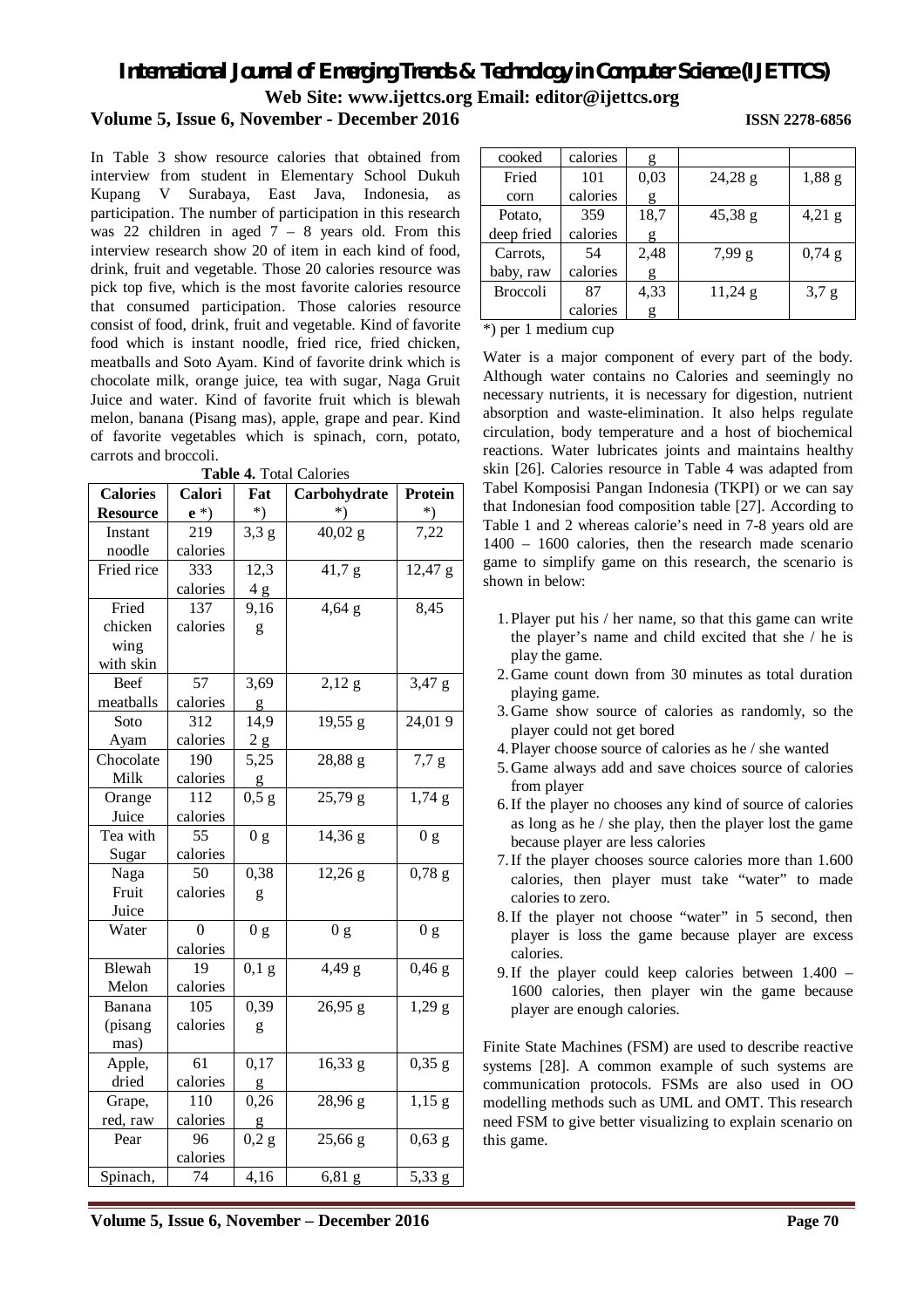# *International Journal of Emerging Trends & Technology in Computer Science (IJETTCS)* **Web Site: www.ijettcs.org Email: editor@ijettcs.org Volume 5, Issue 6, November - December 2016 ISSN 2278-6856**



**Figure 1.** FSM Bikers game

Bikers Game receives as input the .apk file of the game that we want to profile. Disassembling and installation are done. Then, with the information from the Android Manifest we know which activity is the main one. The main activity is the one that is shown at the beginning of the execution of an application. Once it is launched, we start to collect execution traces. This cannot be done before because the process ID (PID) is required to get the game system calls, and this is assigned when the application boots. Then, once we have the first screen displayed, we get the current activity ID and current package name and we take a screenshot. This step is the beginning of every iteration on the main loop of Bikers Game. With this data, we check if (for any reason) we are outside of the game. For example, we could end on the web browser, seeing the game developers web page. In this case Bikers Game forces to get back to the game. Then we analyze if that screen is new or not, if we continue inside the game. When the screen is new, we have to load the source of calories and total duration of play game, get the clickable views and if necessary, detect objects. We save all this information to use it later, because whether the screen was previously shown, then we can load the saved information instead of gathering them again. After that, the next element to touch is calculated, in order to touch on every element in every order. When this is achieved, we mark that screen as completed. After that, the element obtained is touched or a swipe gesture is done over it. If all the screens we have discovered are completed, then we save the results (traces, screenshots, etc.) and Bikers Game stops. If not, we start the loop again. As it is very hard to complete all the screens due to the path explosion problem, Bikers Game can be stopped



at every moment. In this case Bikers Game also finishes

**Figure 2.** Flowchart Bikers game

# **4.RESULT**

This section discusses the implementation of educational game. Figure 3 shows players choose source calories consist of food, water, fruit and drink. These source calories are displayed during play game. Player could press the space bar to move the characters begin play, and left click to choose source of calories. Source of calories turn in blue when player pick them up. When player source of calories more than 1600 calories, then the game displayed "water" in five second to make calories to zero.



**Figure 3.** Biker game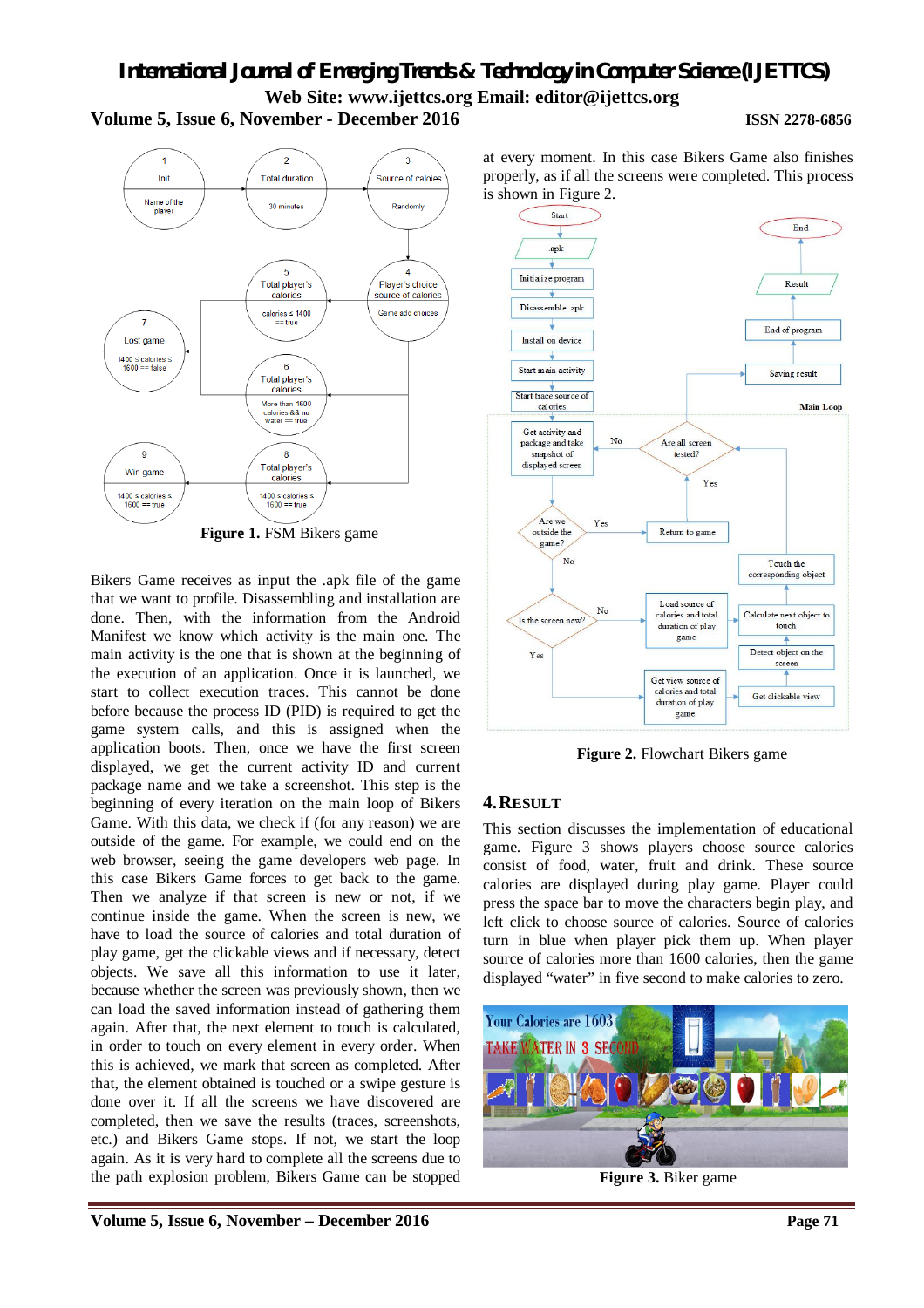*International Journal of Emerging Trends & Technology in Computer Science (IJETTCS)* **Web Site: www.ijettcs.org Email: editor@ijettcs.org Volume 5, Issue 6, November - December 2016 ISSN 2278-6856**



**Figure 4.** Player are loose game because excess calories

Figure 4 shows when player choose source calories consist of friend rice, beef meatballs, soto ayam, chocolate milk, apple, blewah melon, fried corn, fried potatoes, apple, soto ayam, and he doesn't take water. Total his calories are 1691 calories and he is excess calories.

# **5.DISCUSSION**

### **Description of evaluation activities**

An important objective of this study was the evaluation of the game as to its usability, capabilities and perceived usefulness, in order to improve it in subsequent editions. For that reason, several educational activities, which served as a means to gather qualitative data, were organized and implemented. Hence, the researchers had the opportunity to observe the players' reaction to the game, and to ask them for their feedback. Additionally, in order to gather quantitative data, a pilot study with thirtytwo (32) 2th grade students of a private school was conducted. The group of participants consisted of eight (8) girls and fourteen (14) boys which have different kind of favorite source of calories, aged 7-8 years old.

For the purpose of this evaluation a new, more complete, paper-based questionnaire was constructed. The particular questionnaire, which elicited both qualitative and quantitative data, was based on the Questionnaire for User Interface Satisfaction (QUIS) [29], and on Lund's USE Questionnaire (USE) [30]. The 22 questions that were included in the questionnaire corresponded to the following eight dimensions: perceived usefulness, ease of use, ease of learning, satisfaction screen, terminology and system information, system capabilities, and overall reaction to the software. The questions' type was fivepoint Likert scale. This scale has 1 to 5 scale and 1 was assigned to 'strongly disagree' and 5 to 'strongly agree'. Additionally, the questionnaire included two open-ended

questions about the best and worst aspects of the game. The participants played the game in the class during 2 hours.

## **Result**

The participants answer to the Likert type questions of the questionnaire were analyzed by descriptive statistics, and their answers to the open-ended questions were grouped according to their common themes. The statistical analyses were performed using the SPSS 16. The game's usability was assessed using the students' performance in each dimension. This was calculated using the mean score of their answers to the corresponding questions [31]. Generally, as the results indicated, the students' opinion about the game's usability was moderate to good. In particular, regarding the game in ease of learning, the statistical results are the following:  $M = 1.47$ ,  $SD = 0.58$ ,  $N = 32$ . The participants, the concerning the game statistical results terminology and system information are also positive, as the statistical results are  $M = 3.67$ ,  $SD =$ 0.84,  $N = 32$ , and  $M = 3.63$ ,  $SD = 0.77$ ,  $N = 32$ , respectively. Furthermore, their responses to the rest of the questionnaire's dimensions were all above average, while the mean score for the participants score of the questionnaire ( $M = 3.63$ ,  $SD = 0.77$ ,  $N = 32$ ). However, the lowest score was observed in the dimension concerning the system capabilities ( $M = 3.33$ ,  $SD = 0.98$ ,  $N = 32$ ). In addition, according to the participants' answers to the open-ended questions, the game: (a) helped them understand calories needed, as well as water's need for human body; (b) it is easy, entertaining and pleasant; (c) it helps apply a more innovative approach to introduce calories needed for participant; and (d) it is flexible and, thus, it can constitute a useful tool for the revision of the lesson taught. Thus, concerning the first research question (What is your opinion regarding the usability of the 'Bikers Game''?), it was deduced that the participants were quite positive.

However, some participants encountered minor problems regarding the use of the game. For example, five participants stated in their comments that they would prefer the water should have more duration to show in this game so the player could not loss this game easily. Other observations were that it is quite simple, and it does not provide enough explanations on some solutions.

For instance, regarding the game was very easy to understand how the game is played (M=4.67, SD=0.778, N=32). Also the game did not require any complex computer usage  $(M=4.42, SD=0.793, N=32)$ . The participants game was a lot more positive, function button and motivational appeal were also quite positive (M=2.50, SD=1.88, N=32).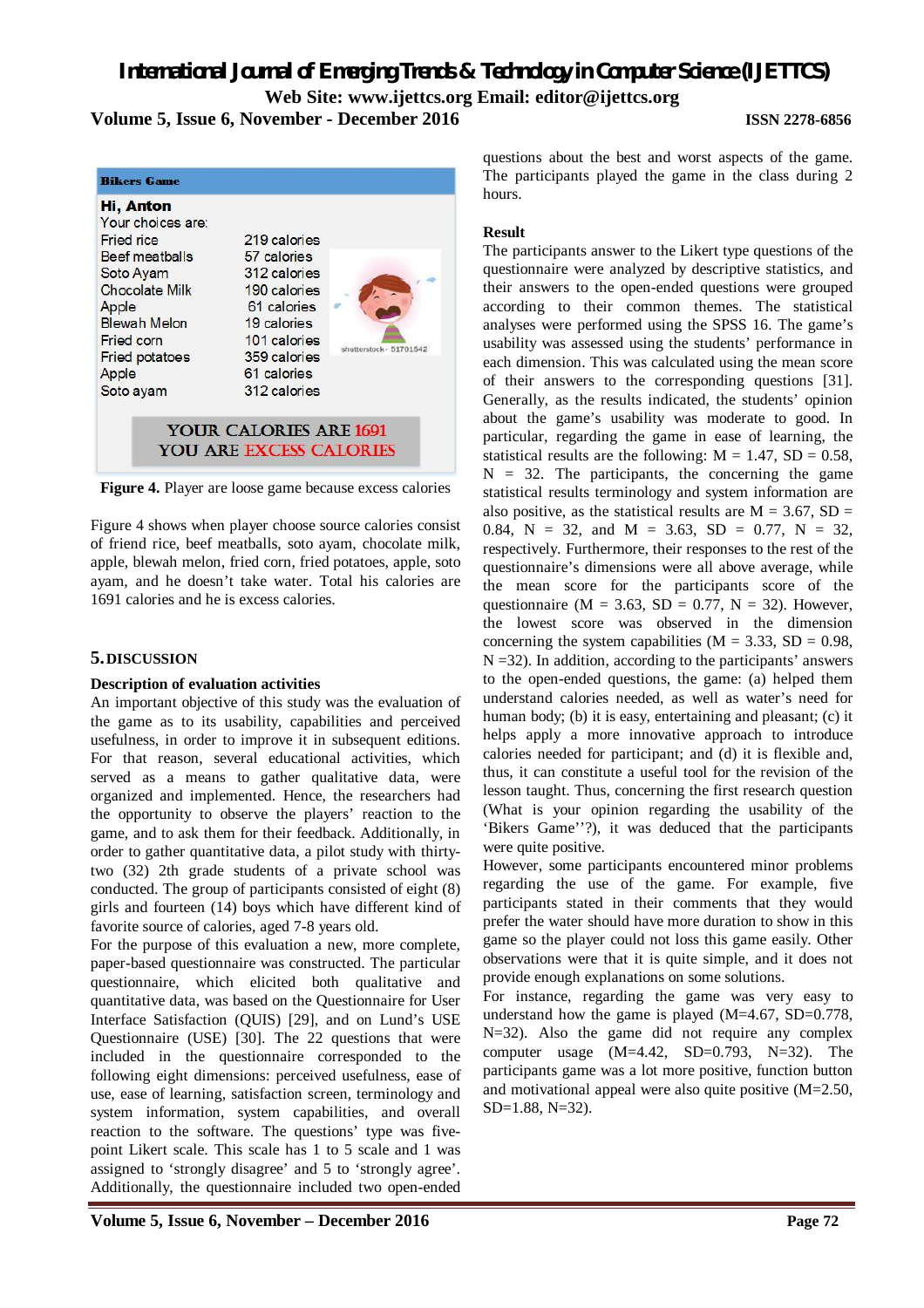*International Journal of Emerging Trends & Technology in Computer Science (IJETTCS)* **Web Site: www.ijettcs.org Email: editor@ijettcs.org** 

# **Volume 5, Issue 6, November - December 2016 ISSN 2278-6856**

# **6.CONCLUSION**

This paper presented the design and development of the prototype of a configurable 2D game, aimed at introducing calories needed for children in 7 – 8 years old. Furthermore, the bikers game was evaluated in order to assess its usability aspects and to find any possible flaws. According to the results of the two evaluation studies, the participants' opinions about the game were mostly positive, and they considered it to be a useful and engaging learning tool. Furthermore, concerning the game's usability, most of its features elicited average to positive responses from the participants. These findings are encouraging and suggest that biker game are wellaccepted and appreciated by participants. The work presented in this paper had certain limitations; for instance, the game is addressed to older ages and has limited number of challenges and functions. Additionally, the evaluation studies focused in eight dimensions: perceived usefulness, ease of use, ease of learning, satisfaction screen, terminology and system information, system capabilities, overall reaction to the software and two open ended questions about the best and worst aspects of the game.

Our future work aims at improving and extending the game, by adding new features, more hints and help messages. Moreover, a multi-player feature should be added to the game, in order to assess its impact on participants' opinion about the game. Also, it would be worth investigating whether cooperative or competitive game playing can enhance participants' engagement and motivation. And much better when there are speed of cycling to reduce player's calories.

The contribution of this paper is that it described a concrete case study on the creation and evaluation of simulation game designed according to calories needed for children [25]. In more detail, the game included interaction and feedback elements, a background story, clear rules, objectives and outcomes, combined with educational aspects. Finally, this paper demonstrated that it is possible to create simulation game that can be adapted according to calories need. In conclusion, it is hoped that this study adds to the existing research on instructional games and that the presented game will eventually become an effective educational tool.

# **References**

- [1] A. Andonova. Information And Awareness Of The Students' Healthy Eating. Trakia Journal of Sciences, Vol. 12, Suppl. 1, pp 362-366, 2014.
- [2] Rook GA: 99th Dahlem conference on infection, inflammation and chronic inflammatory disorders: darwinian medicine and the 'hygiene' or 'old friends' hypothesis. Clin Exp Immunol 2010, 160:70–79.
- [3] Ministry of Health of Republic of Indonesia. Recommended Dietary Allowance of Indonesian Population, 2013.
- [4] Rolls E.T. Taste, Olfactory and Food-texture Processing in the Brain and the Control of Appetite, in Obesity Prevention. San Diego: Academic Press 2010;41-56.
- [5] Kearney J. Food consumption trends and drivers. Phil Trans R Soc B 2010;365:2793-2807.
- [6] Johnson L, Mander AP, Jones LR et al. Energy-dense, lowfiber, high-fat dietary pattern is associated with increased fatness in childhood. Am J Clin Nutr2008;87(4):846-854.
- [7] Ledikwe JH, Blanck HM, Kettel Khan L et al. Dierary energy density is associated with energy intake and weight status in US adults. Am J Clin Nutr2006;83(6):1362-1368.
- [8] S. Malik and A. Agarwal. Use of Multimedia as a New Educational Technology Tool–A Study. International Journal of Information and Education Technology, Vol. 2, No. 5, October 2012
- [9] Assit. Prof. Dr. Mohd. Elmagzoub A. Babiker. For Effective Use of Multimedia in Education, Teachers Must Develop their Own Educational Multimedia Applications. TOJET: The Turkish Online Journal of Educational Technology – October 2015, volume 14 issue 4. 2015.
- [10] Klabbers, J. H. G.: Terminological Ambiguity Game and Simulation. Simulation & Gaming Vol. 40:4 2009. 446–463
- [11] Gibson, D., Aldrich, C., Prensky, M. (eds.): Games And Simulations in Online Learning. Research and Development Frameworks. IGI Global, Hershey, PA 2006.
- [12] Ritterfeld, U., Cody, M., Vorderer, P. (eds.): Serious Games. Mechanisms and Effects. 1st ed. New York: Routledge. 2009.
- [13] Squire, K.: Video Games and Learning. Teaching and Participatory Culture in the Digital Age. New York, Teachers College Press. 2011.
- [14] Khine, M. S. (ed.): Playful Teaching, Learning Games. New Tool for Digital Classrooms. Rotterdam; Boston: Sense Publishers. 2011.
- [15] Shaffer, D. W., Gee, J.: The Right Kind of GATE. Computer Games and the Future of Assessment. In: Mayrath, M., Robinson, D., Clarke-Midura, J. (eds.): Technology-Based Assessments for 21st Century Skills. Theoretical and Practical Implications from Modern Research. Information Age Publishers. 2012.
- [16] Thomas M. Connolly, Elizabeth A. Boyle, Ewan MacArthur, Thomas Hainey, James M. Boyle. A systematic literature review of empirical evidence on computer games and serious games. Journal Computer & Education. 2012.
- [17] 1 Jannicke Baalsrud Hauge, 2 Francesco Bellotti, 3 Riccardo Berta, 4 Maira B. Carvalho, 5 Alesssandro De Gloria, 6 Elisa Lavagnino, 7 Rob Nadolski, 8 Michela Ott. Field assessment of Serious Games for Entrepreneurship in Higher Education. Journal of Convergence Information Technology(JCIT) Volume8, Number13, August 2013.
- [18] Van Roessel, L., van Mastrigt-Ide J.: Collaboration and Team Composition in Applied Game Creation Processes. DiGRA '11, Proceedings of the 2011 DiGRA International Conference, Think Design Play 2011.p 1–14
- [19] Narayanasamy, W., Wong, K. K., Fung, C. C., Rai, S.: Distinguishing Games and Simulation Games from Simulators. Comput. Entertain., Vol. 4:2 (2006)
- [20] Aldrich, C.: The Complete Guide to Simulations and Serious Games: How the Most Valuable Content Will Be Created in the Age Beyond Gutenberg to Google. 1st edn. San Francisco: Pfeiffer. 2009.